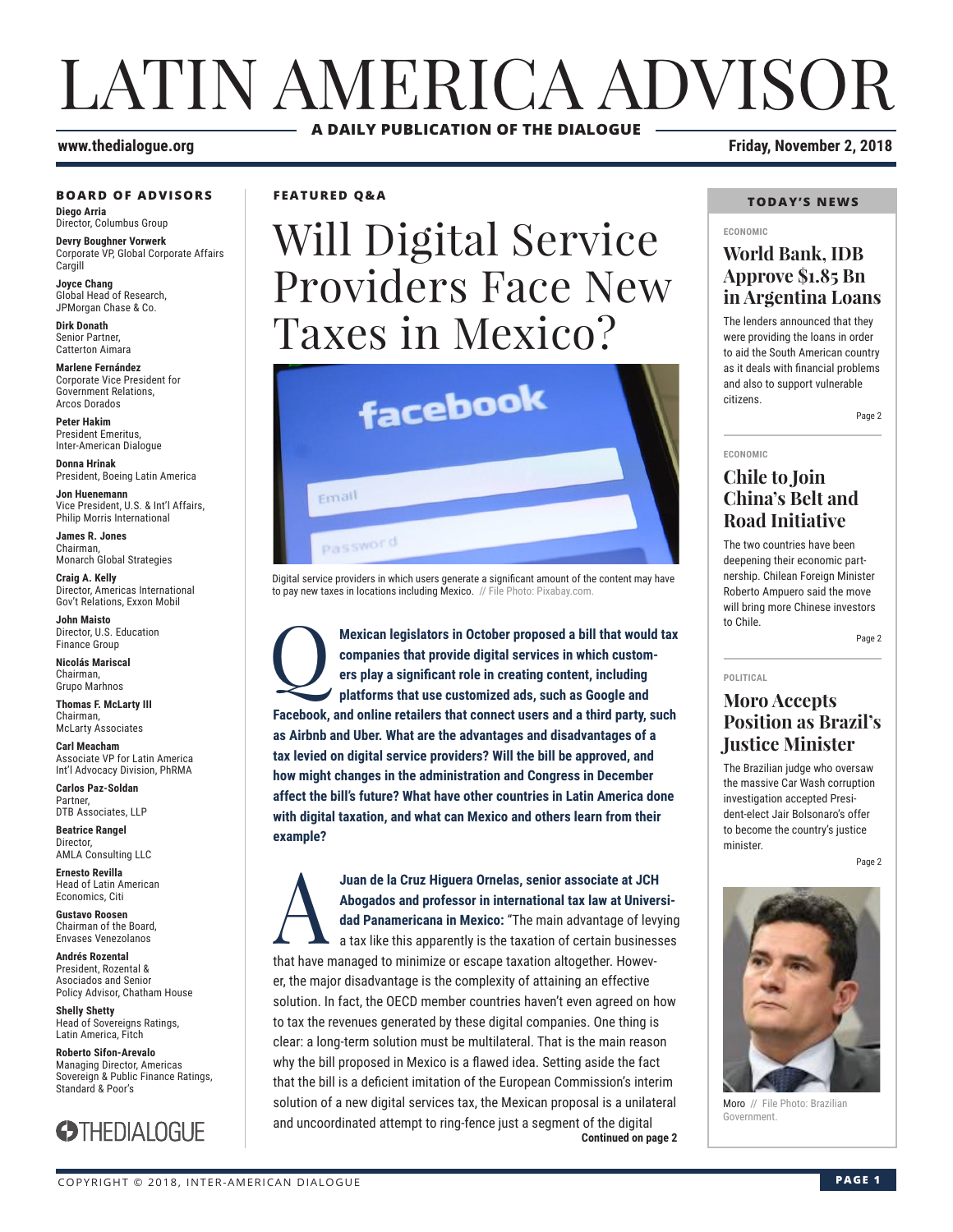#### **ECONOMIC NEWS**

# World Bank, IDB Approve \$1.85 Billion in Loans to Argentina

The World Bank and the Inter-American Development Bank on Thursday announced they were providing Argentina with \$1.85 billion in loans to help the country as it deals with financial problems and also to help at-risk citizens, Clarín reported. The World Bank said it would provide \$950 million in loans, with the first \$500 million installment going toward the country's budget needs and another \$450 million loan to be used to protect 250,000 children by 2020. The latter loan will be for Argentina's Project to Protect Children and Youths. "Whenever there is an adjustment process, there are tensions, and that is why the World Bank is committed to supporting the most vulnerable," Jorge Familar, the World Bank's vice president for Latin America and the Caribbean, told Argentine journalists in Washington. Argentine Finance Minister Nicolás Dujovne said the loans were important for the country. "This support to Argentina, especially focused on the most vulnerable sectors, comes at a crucial moment for our country and is a clear sign of confidence," he said, the Associated Press

reported. Also on Thursday, the Inter-American Development Bank said it had approved a loan of \$900 million that is aimed at helping at least four million people. Two-thirds of the IDB's loan will be disbursed this year, the lender said. The announcements from the World Bank and the IDB came a week after the International Monetary Fund announced it had increased the amount of its loan to Argentina to \$56.3 billion. [Editor's note: See related **[Q&A](http://www.thedialogue.org/wp-content/uploads/2018/10/LAA181015.pdf)** in the Oct. 15 issue of the Advisor.]

# Chile to Join China's Belt and Road Initiative

Chile will join China's Belt and Road initiative, Foreign Minister Roberto Ampuero announced on Thursday, América Economía reported, as the two countries continue deepening economic and political cooperation. Ampuero said in a statement that the move will bring more Chinese investors to Chile, positioning the South American country as "the landing point for investments in Latin America," Reuters reported. The deal is set to be signed today in Beijing. As trade tensions between the United States and China increase, the Asian country has been seeking stronger ties to Latin America, a region historically close to the United States,

### **FEATURED Q&A / Continued from page 1**

economy. Besides, the bill falls short in a basic aspect: the tax will only be levied on Mexican residents and permanent establishments in Mexico (as understood in a traditional sense), disregarding non-resident companies without a permanent establishment. If approved, the bill will surely cause legal uncertainty and complex administrative burdens, in addition to negative effects on investment. Nevertheless, its endorsement by the new government is unlikely, considering that the political party proposing the bill is not the one that holds the majority in Congress. Other countries in Latin America, including Chile, Argentina, Uruguay and

Colombia, have proposed and implemented reforms to tax digital services (either directly or as indirect taxes). Nonetheless, it is essential to understand that the problem can only be tackled globally or, at least, regionally."

Manuel Baltazar, chief executive of México Fiscal: "The
digital economy has achieved
proportions we had never **utive of México Fiscal:** "The digital economy has achieved proportions we had never imagined with services in different countries, raising a key question for all governments: who is going to pay my taxes? The tax bill's advantages include the fact that the tax

**Continued on page 4** 

#### **NEWS BRIEFS**

### **Brazilian Judge Moro Accepts Post as Justice Minister**

Brazilian judge Sérgio Moro on Thursday accepted President-elect Jair Bolsonaro's offer to be the country's justice ministry in the incoming government, BBC News reported. Moro headed the investigation into the massive Car Wash corruption scandal that led to the imprisonment of former President Luiz Inácio Lula da Silva, Bolsonaro's top political opponent, earlier this year, which ultimately barred him from a presidential candidacy. The new administration will take office Jan. 1.

### **Trump Signs Order to Crack Down on Venezuelan Gold Exports**

U.S. President Donald Trump on Thursday signed an executive order barring anyone in the United States from engaging with entities and individuals with "corrupt or deceptive" gold sales from Venezuela in a fresh round of economic sanctions aimed at pressuring Venezuelan President Nicolás Maduro's government, national security advisor John Bolton said in a speech, Reuters reported. Bolton also vowed to crack down on what he called "the troika of tyranny," referring to the leftist governments of Venezuela, Cuba and Nicaragua.

### **Uber to Begin Accepting Cash Fares in Mexico City**

Uber Technologies announced Thursday that it will begin accepting cash fares in Mexico City, Reuters reported. The announcement from the ride-sharing company followed a Supreme Court decision that sided with the company on the matter two weeks ago. The local government in the Mexican capital bans cash as a form of payment for such services, but the high court found that ban unconstitutional. Some 60 percent of Mexicans lack a bank account, the wire service reported.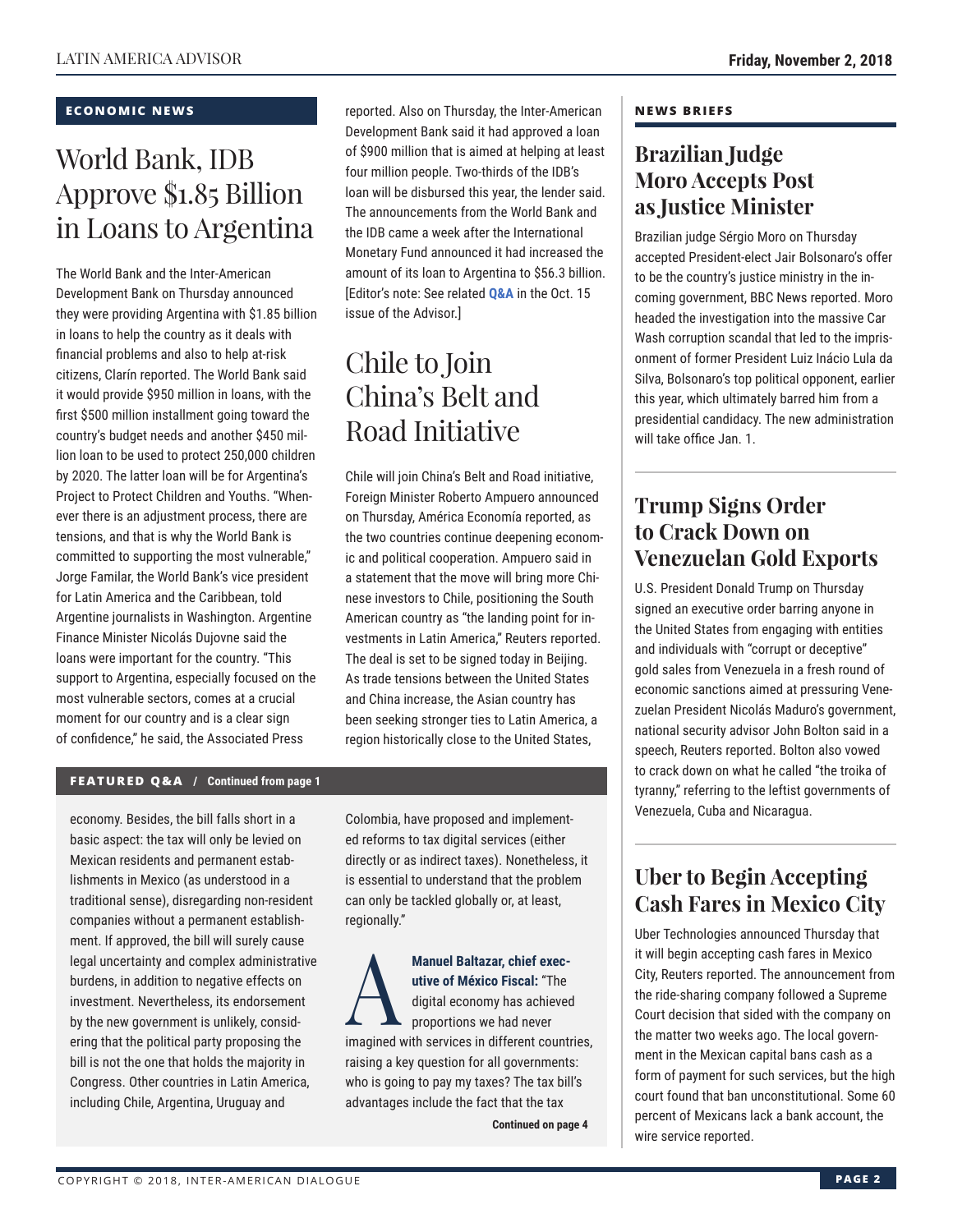including by offering some \$250 billion in investment over the next decade, the wire service reported. Last week, Chile and China signed a trade deal that widens the Andean nation's access to the Chinese market and streamlines customs controls. "One of the areas in which we coincide with China is in the defense of multilateralism and free, open and transparent markets," Ampuero said, adding that joining China's global infrastructure initiative will help toward advancing this view, América Economía reported. China is Chile's top trading partner. [Editor's note: See related **[Q&A](http://www.thedialogue.org/wp-content/uploads/2018/10/LAA18102.pdf)** in the Oct. 2 issue of the Advisor.]

### **POLITICAL NEWS**

# Brazil's Bolsonaro to Move Brazil's Israel Embassy to Jerusalem

Brazilian President-elect Jair Bolsonaro on Thursday said he plans to move Brazil's embassy in Israel from Tel Aviv to Jerusalem, O Globo reported. "As previously stated during our campaign, we intend to transfer the Brazilian Embassy from Tel-Aviv to Jerusalem," Bolsonaro tweeted. "Israel is a sovereign state and we shall duly respect that." Israeli Prime Minister Benjamin Netanyahu quickly responded to the announcement in a statement congratulating his "friend" on "a historic, correct and exciting step," the Associated Press reported. Bolsonaro's announcement follows the steps of the United States and Guatemala, which in recent months transferred their embassies to Jerusalem. Paraguay also relocated its embassy to Jerusalem earlier this year, but the move was quickly reversed when new President Mario Abdo Benítez took office. The status of Jerusalem has long been a contentious issue in forging a peace deal between Israel and Palestinians, with both claiming sovereignty over the city, O Globo reported. Rubens Barbosa, a former Brazilian ambassador to the United States, said the decision could potentially hinder Brazilian poultry exports, which bring some \$6 billion per year from sales to Arab countries, the AP reported.

## **LEGAL BRIEFS**

### **Honduras Faces Suit Over Asset Expropriation**

Honduras is facing a suit in the World Bank's International Center for the Settlement of Investment Disputes for allegedly expropriating the assets of a prominent local family that was accused by U.S. authorities in 2015 of laundering money derived from narcotics trafficking, Global Arbitration Review reported Wednesday. The case was filed by Marlon Duarte, an attorney for Grupo Continental, the holding company for the Rosenthal family. The plaintiffs are seeking one billion lempiras (\$42 million) in damages, La Tribuna reported. Yani Rosenthal, a former Honduran legislator who twice ran for president, pleaded guilty last December to helping launder money through beef sales and was sentenced to three years in prison, Reuters reported. His cousin, Yankel Rosenthal, a former minister of investment, pleaded guilty to attempting to launder drug money through a real estate purchase in Florida and was sentenced to two years and five months in prison last January. Yani Rosenthal's father, Jaime Rosenthal, was also charged, but remains at large, according to the report.

### **Ex-Banker Sentenced in PDVSA Laundering Case**

A former Swiss banker was sentenced to 10 years in prison Monday for his role in a plot to launder \$1.2 billion stolen from Venezuelan state-owned oil company PDVSA but the judge said she may reduce his term if prosecutors are satisfied with his cooperation, Bloomberg News reported. Matthias Krull, 45, formerly of private bank Julius Baer, admitted that he joined a network of money launderers that used real estate and false-investment schemes to hide funds taken from PDVSA. Quinn Emanuel Urquhart & Sullivan is serving as outside counsel to investigate Krull's accounts and conduct. The Swiss private bank last week announced it is shutting down its Panama and Peru operations. Some of its bankers and support staff are relocating to the Bahamas, Chile or Switzerland, a bank spokeswoman said.

### **Pate Named to New Partner Position at White & Case**

White & Case on Oct. 12 named Thomas Pate as a partner in the firm's Global Project Development and Finance Practice, the firm said in a statement. Currently based in Miami, Pate will relocate to New York where he will "continue to play an important role in the firm's Latin America Group." Pate focuses on project and bank finance matters in the power, infrastructure, renewable energy and financial services industries, according to the firm.

### **Paul Hastings Represents Mabe in Bond Offering**

Paul Hastings last month represented Controladora Mabe, a Mexico-based manufacturer of appliances, in an international bond offering. The offering involved the issuance of \$370 million of 5.6 percent senior guaranteed notes due in 2028. The firm said the offering is the first step in a liability management exercise that also involves a partial cash tender offer for up to \$350 million of outstanding bonds. The underwriters were Citigroup, JP Morgan and Scotiabank. Mabe is a private company owned by a group of Mexican shareholders with 52 percent of the stake and the remaining belongs to China's Qingdao Haier.